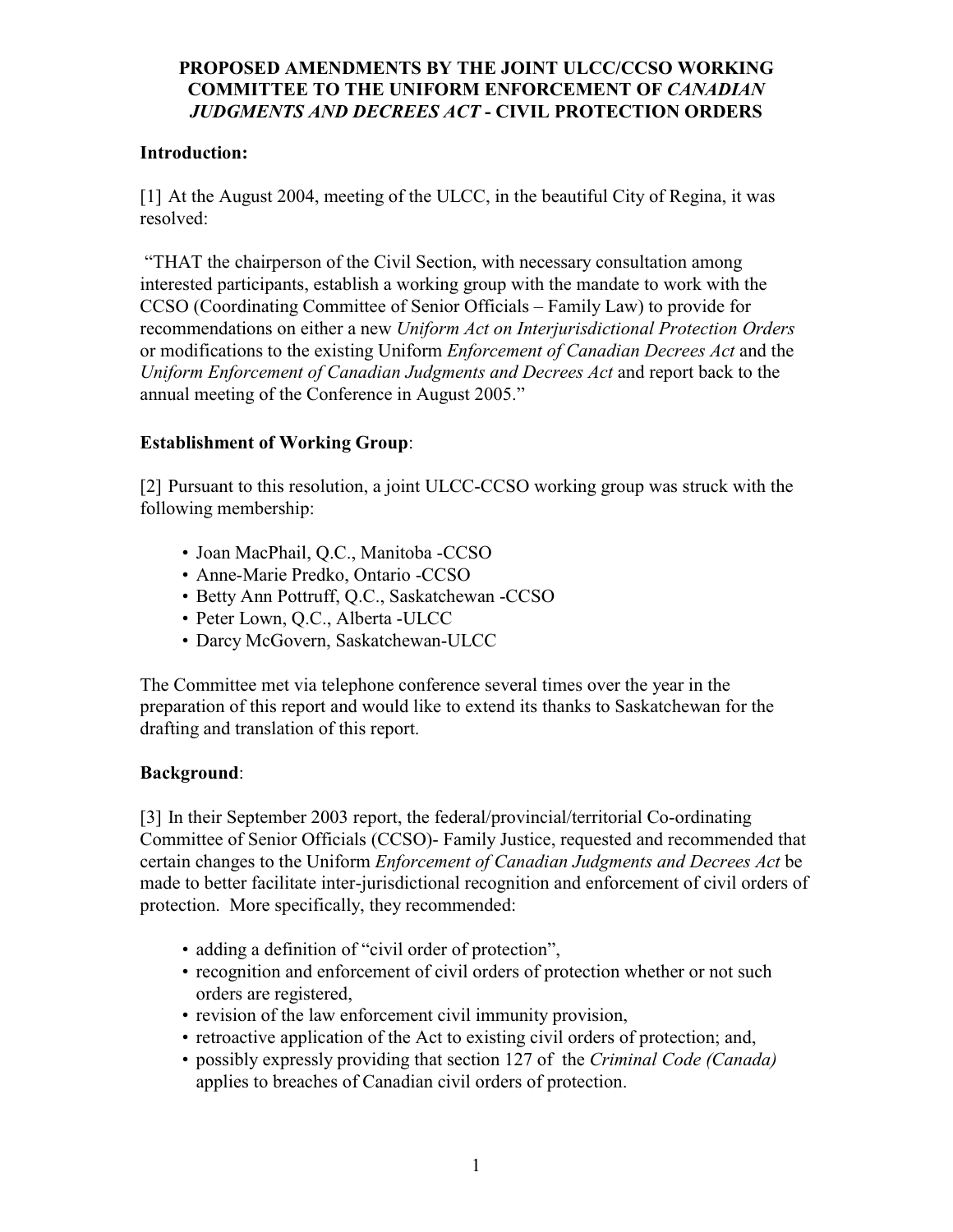[4] Currently, in addition to the standard requirement of registration of a judgment, our ULCC Act provides that:

"**(**2) Law enforcement authorities acting in good faith may, without liability, rely on and enforce a purported Canadian judgment that:

(a) was made in a proceeding between spouses or domestic partners having a similar relationship, and

(b) enjoins, restrains, or limits the contact one party may have with the other for the purpose of preventing harassment or domestic violence

whether or not the judgment has been registered in the [superior court of unlimited trial jurisdiction in the enacting province or territoryl under subsection (1)."

[5] The commentary for this provision states:

Protection orders require some special treatment. In this context, enforcement is not so much a matter of invoking the assistance of the local court as it is in getting local law enforcement authorities to respond to a request for assistance. When the police are called on to intervene in a situation of domestic harassment their response may well turn on whether a valid protection order exists. If the police are satisfied on this point they may be prepared to act in marginal situations. If they are forced to rely solely on powers derived from the *Criminal Code* they may be reluctant to intervene except in cases where the potential violence or breach of the peace is beyond doubt.

[6] The stated purpose of the proposed CCSO deeming provision would be to both avoid the procedural burden of registration of the judgment altogether and to thus better facilitate subsequent **criminal** enforcement of breach of that judgment by virtue of section 127 of the *Criminal Code* for disobeying an order of court**.**

# **Results of the Working Group Deliberations**:

[7] In considering the issue as presented by the resolution of the ULCC, members of the joint working group first debated the merits of the overall proposal to give civil protection orders, however defined, "special treatment" that would promote their enforcement without first requiring them to be registered in the province of enforcement in the same manner as any other Canadian Judgment under that Uniform Act. After some discussion, it was quickly acknowledged that the policy choice to promote the enforcement of Canadian judgments in the nature of a civil protection order had already been made in the original Act as reflected by the following words used in section 3 " Law enforcement authorities acting in good faith may, without liability, rely on and enforce a purported Canadian judgment ... whether or not the judgment has been registered..."(emphasis added). As there was no suggestion from any quarter that this previous decision be reversed, the debate was therefore focused on whether to take the additional and unique step of further promoting the enforcement of such orders by expressly deeming them to be effective and enforceable without registration. Again, it was concluded by the working group that insofar as the Act already held free from harm any police officer that acted on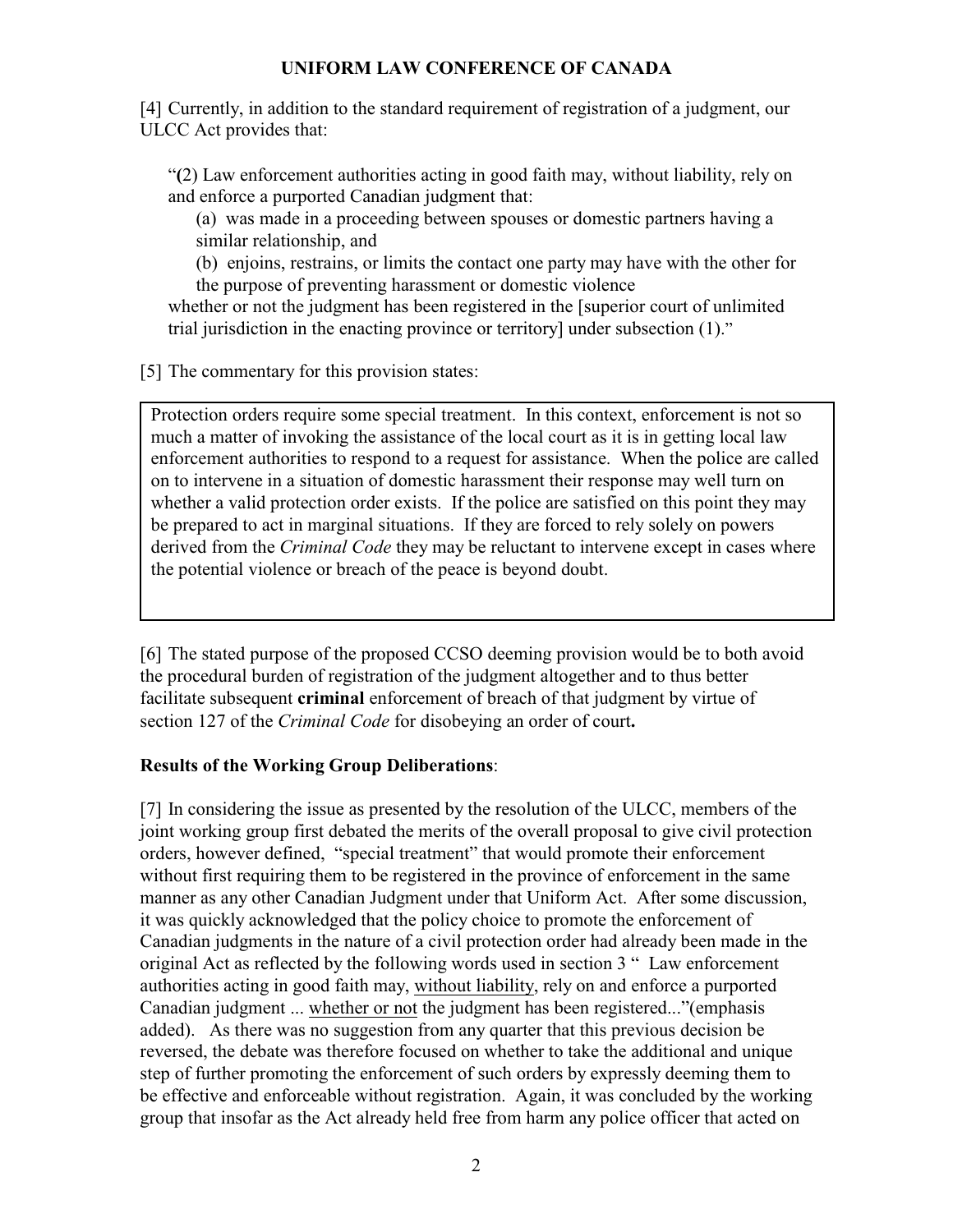a purported order, taking the additional step of addressing the substantive legal status of such an order was both consistent with the policy goal of the original Act and justifiable as promoting that goal in a more direct and effective manner.

[8] Having concluded that the proposal to deem civil protection orders to be a local judgment without registration was desirable, the working group turned to the issue of how this could be done. Pursuant to the resolution, the initial options discussed were whether to amend the existing Act to work the civil protection provisions into the existing definitions and substantive provisions or to instead proceed with separate stand-alone legislation that would not risk "muddying the waters" with respect to the operation of the more general existing provisions. After debating the merits of each approach, and as a compromise, the working group settled on the development of an amending Act that would create a separate division or "Part" that specifically addressed civil protection orders. This approach would avoid the revision of the majority of the existing provisions, particularly for those jurisdictions that had already implemented the Uniform Act, while also avoiding the extra time, effort and risk of a division of support that a separate Act could lead to.

# **Overview of Amending Act**:

[9] The proposed uniform amending Act establishes a new Part III to the *Uniform Enforcement of Canadian Judgments and Decrees Act* that will establish special rules for Canadian Civil Protection Orders. A Canadian Civil Protection Order is defined to capture orders that prohibit a broad range of activities from communication to actual contact that can be used by one individual to intimidate, threaten, coerce or otherwise harass another individual. The definition establishes Canadian Civil Protection Orders as a specific subset of the broader definition of Canadian judgments that the Act applies to. A Canadian judgment, or a portion of a Canadian judgment, that contains protective provisions of the type described in the definition of a Canadian Civil Protection Order, would thus constitute a Canadian Civil Protection Order.

[10] Having defined a Canadian Civil Protection Order, the amending Act then proceeds to take the important step of specifically deeming such an Order to be an Order of the superior court of unlimited trial jurisdiction in the enforcing jurisdiction that is fully enforceable in the same matter as an Order of that local court. This legal deeming serves at least two important functions: it removes the need to register the Order as is required for all other Canadian judgments under the Act; and it obviates the need to look behind the Order to assess its validity or effect based on rules in the originating jurisdiction such as notice to the person who is the subject of the Order.

[11] Having deemed the Order to be a local Order, the next step in the new Part III is to expressly provide that the Order can be enforced by law enforcement agencies in the same manner as a local Order whether or not the Order has been registered in the enforcing jurisdiction. This is an express statement of legal effect for law enforcement agents and it is viewed as an important statement of authority that is intended to prevent any reluctance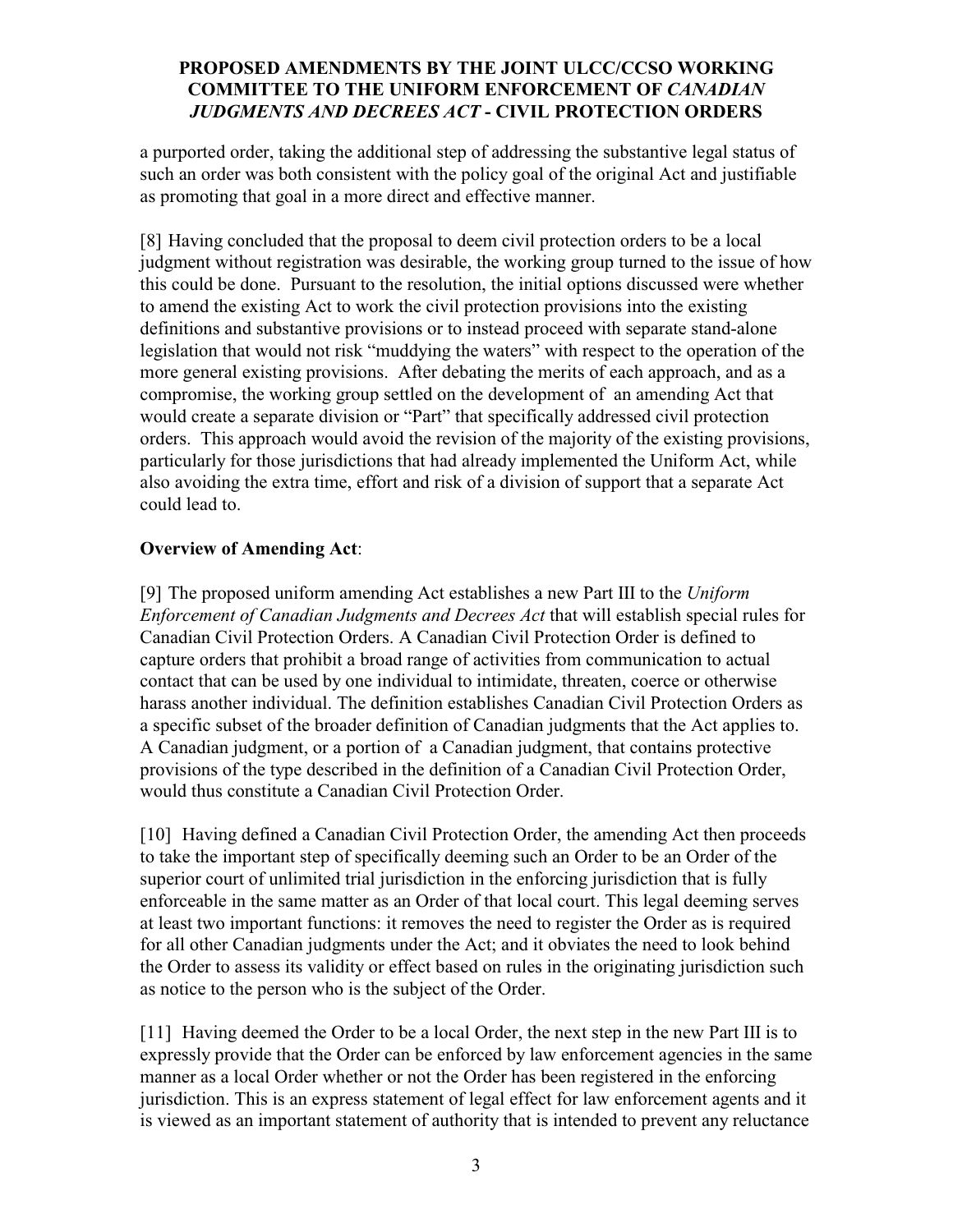to enforce a Canadian Civil Protection Order under the Act. That being said, the Act also notes that a Canadian Civil Protection Order may be registered in the same manner as any other Canadian judgment under the Act if the enforcing party chooses to do so.

[12] The final step taken under the Act to promote the enforcement of a Canadian Civil Protection Order is to provide good faith liability protection for law enforcement agencies that take steps under the Act to enforce an Order.

[13] It should be noted that the Act does not create a new provincial offence for failure to comply with a Canadian Civil Protection Order. This omission is deliberate in deference to enforcement via section 127 of the *Criminal Code (Canada)*. In general terms, it has been the experience of a number of jurisdictions with their victims of domestic violence legislation that law enforcement agencies prefer the immediate power of arrest that an indictable *Criminal Code* offence provides and, further, that parties tend to treat a criminal offence more seriously than an equivalent provincial offence.

[14] Finally, the Act addresses scope of application with the statement that the Act will apply to all Canadian Civil Protection Orders that are already in effect when the Act is proclaimed in force, in addition to any future Canadian Civil Protection Orders.

# **Recommendation**:

[15] The joint working group is pleased to recommend for adoption by the Uniform Law Conference of Canada the following *Uniform Enforcement of Canadian Judgments and Decrees Amendment Act* with commentary.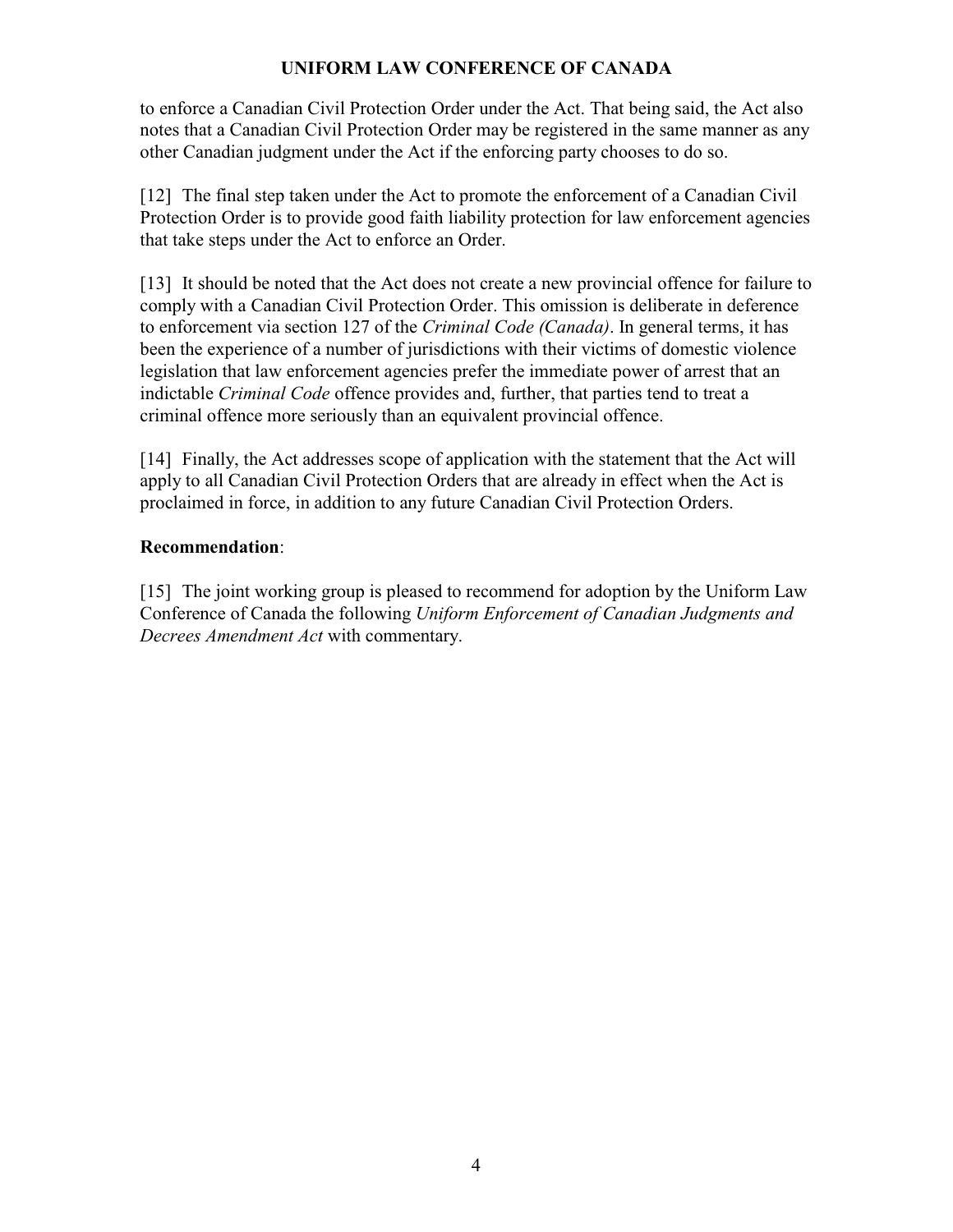### **Draft Uniform Amendment Act**

*Uniform Enforcement of Canadian Judgments and Decrees Amendment Act*

**Short title 1 This Act may be cited as** *The Uniform Enforcement of Canadian Judgments and Decrees Amendment Act, 2005***.**

*Uniform Enforcement of Canadian Judgments and Decrees Act* **amended 2** *The Uniform Enforcement of Canadian Judgments and Decrees Act* **is amended in the manner set forth in this Act.**

**New Part Heading 3 The following heading is added before section 1:**

#### **"PART I Definitions".**

**Comment:** The Amending Act separates the existing Act into four Parts.

**Section 1 amended 4(1) Section 1 is amended by adding the following definition before "'Canadian judgment'":**

**"'Canadian civil protection order' means a Canadian judgment or a portion of a Canadian judgment that prohibits a person from:**

**(a) being in physical proximity to a specified person or following from place to place a specified person;**

**(b) contacting or communicating with, either directly or indirectly, a specified person;**

**(c) attending at or within a certain distance of a specified place or location; or**

**(d) engaging in molesting, annoying, harassing or threatening conduct directed at a specified person ".**

**Comment:** Section 1 is amended to define a" Canadian civil protection order" for the purposes of the Act. The definition includes any Canadian Judgment or portion of a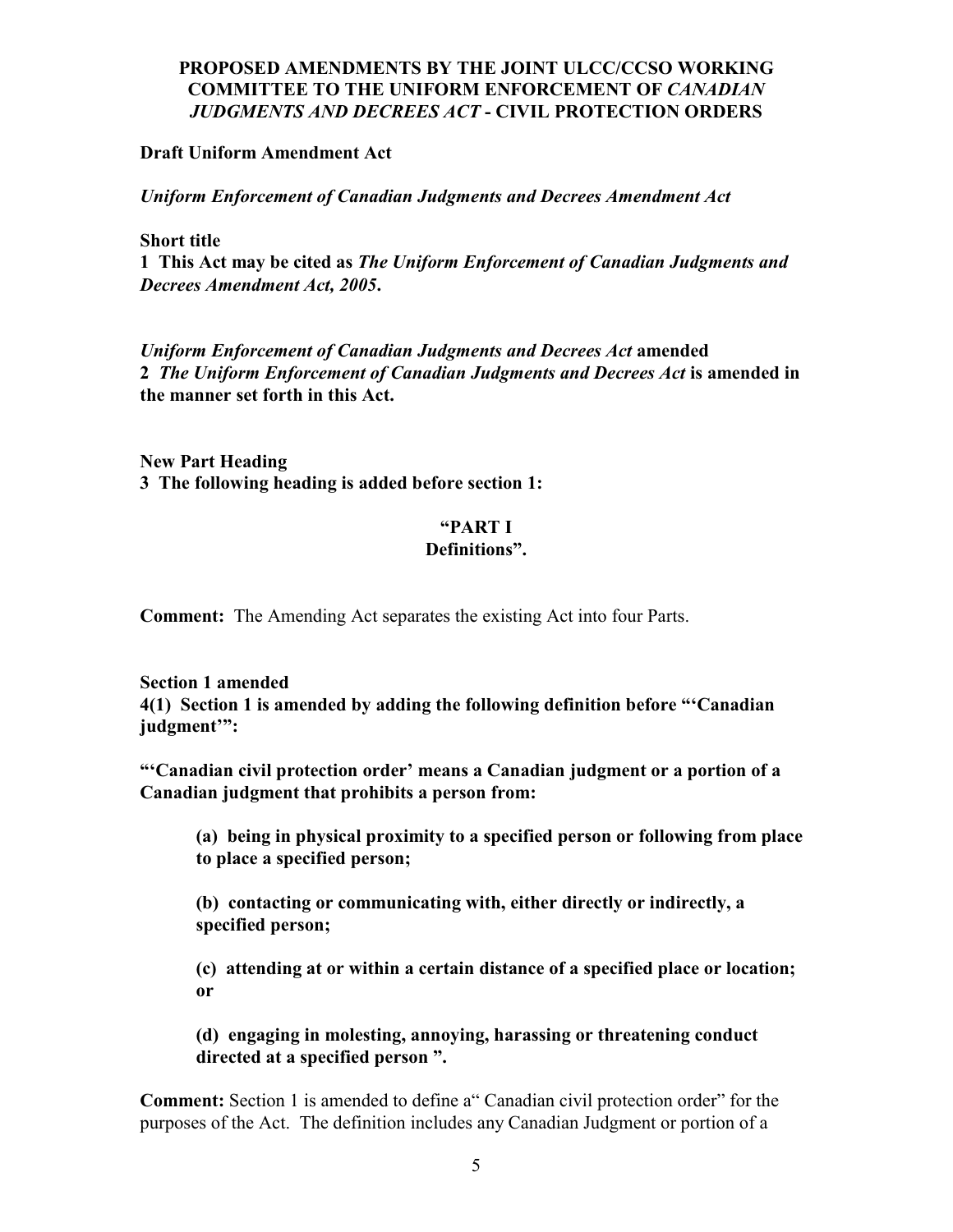Canadian Judgment that orders protection for an individual from another individual. This wording considered behaviours prohibited in civil protection orders pursuant to provincial/territorial legislation as well as recent Criminal Code provisions to address a broad range of behaviour that could intimidate, threaten or otherwise endanger another individual whether through direct contact or indirect harassment. Subsection 2(3) of the existing Uniform Act already provides that where a Canadian Judgment includes a portion that cannot be enforced under the Act, the balance of that judgment that is enforceable shall be enforced. The definition of Canadian Civil Protection Order adopts this approach by referring to a "portion" of a Canadian Judgment so that where there is a Judgment that has as one of its component elements, a prohibition that falls within the definition it may be severed from the main judgment and independently enforced under this Part as a Canadian Civil Protection Order in its own right.

### **(2) Clause (f) of the definition of "Canadian judgment" is amended by adding ", other than a Canadian civil protection order" after "minor".**

**Comment:** Clause 1(f) excludes orders related to the "care, control or welfare of a minor" (essentially custody, access and child welfare orders) from the definition of "Canadian judgment" as there are existing inter-jurisdictional enforcement mechanisms available. As a Canadian civil protection order affecting a child could be construed as an order relating to the "welfare of a minor", this amendment is intended to clarify that such orders are covered by the Act.

## **New Part Heading 5 The following heading is added before section 2:**

### **"**PART II **Enforcement of Canadian Judgments and Decrees".**

**Comment:** Creates new Part II.

## **Section 3 amended 6(1) Subsection 3(1) is amended by renumbering it as section 3.**

#### **(2) Subsection 3(2) is repealed.**

**Comment:** Subsection 3(2) is deleted and the substance of that provision is encompassed by the new Part III below.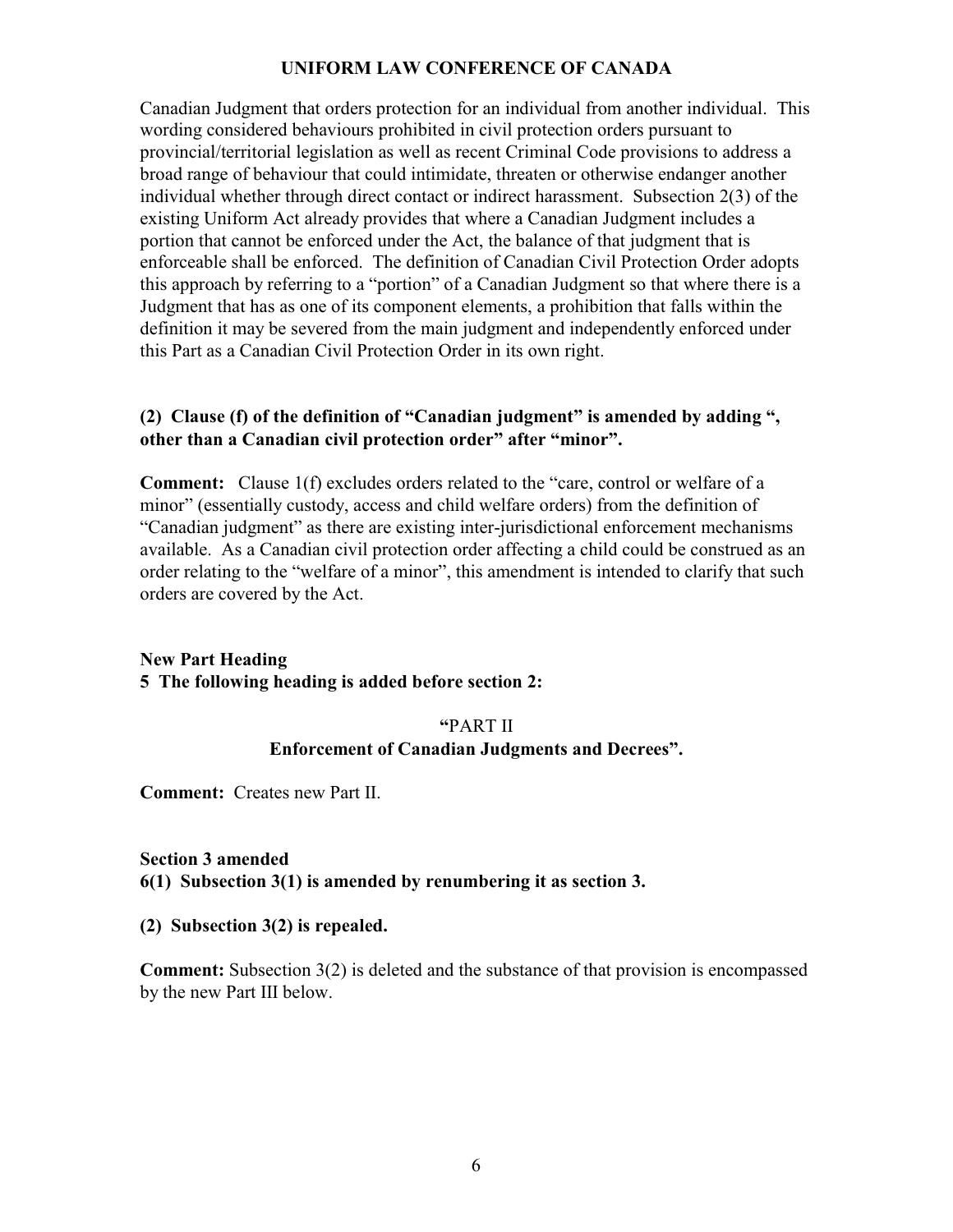# **New Part III 7 The following Part is added after section 9:**

# **"**PART III **Canadian Civil Protection Orders**

## **"Deeming of order**

**9.1 A Canadian civil protection order shall be deemed to be an order of [***the superior court of unlimited trial jurisdiction of the province or territory where the order is sought to be enforced***] and may be enforced in the same manner as an order of that court for all purposes.**

**Comment:** This key provision deems any Canadian civil protection order to be an order of the superior court of the enforcing jurisdiction and further provides that it may be enforced as a judgment of that court for all purposes. Through this deeming provision, the general requirement for registration of a Canadian Judgment prior to enforcement as a "local judgment" is obviated in recognition that issues of validity and service have previously subverted the efficacy of inter-jurisdictional enforcement of these important, and often time sensitive orders.

# **"Enforcement by law enforcement agencies**

**9.2 A Canadian civil protection order is enforceable by a law enforcement agency in the same manner as an order of [***the superior court of unlimited trial jurisdiction of the province or territory where the order is sought to be enforced***] whether or not the order is a registered Canadian judgment**

**Comment:** Section 9.2 speaks directly to the concern expressed by members of law enforcement agencies that an out of jurisdiction order may not be valid or enforceable in the enforcing jurisdiction. Having deemed the Canadian Civil Protection Order to be an order of the local court in 9.1, Section 9.2 expressly speaks to enforcement of that order regardless of registration.

### **"Registration permitted 9.3 A Canadian civil protection order may be registered and enforced as a Canadian judgment for the purposes of this Act.**

**Comment:** While registration is not required for the enforcement of a Canadian civil protection order, a Canadian civil protection order may be registered and enforced in the same manner as any other Canadian judgment under the Act.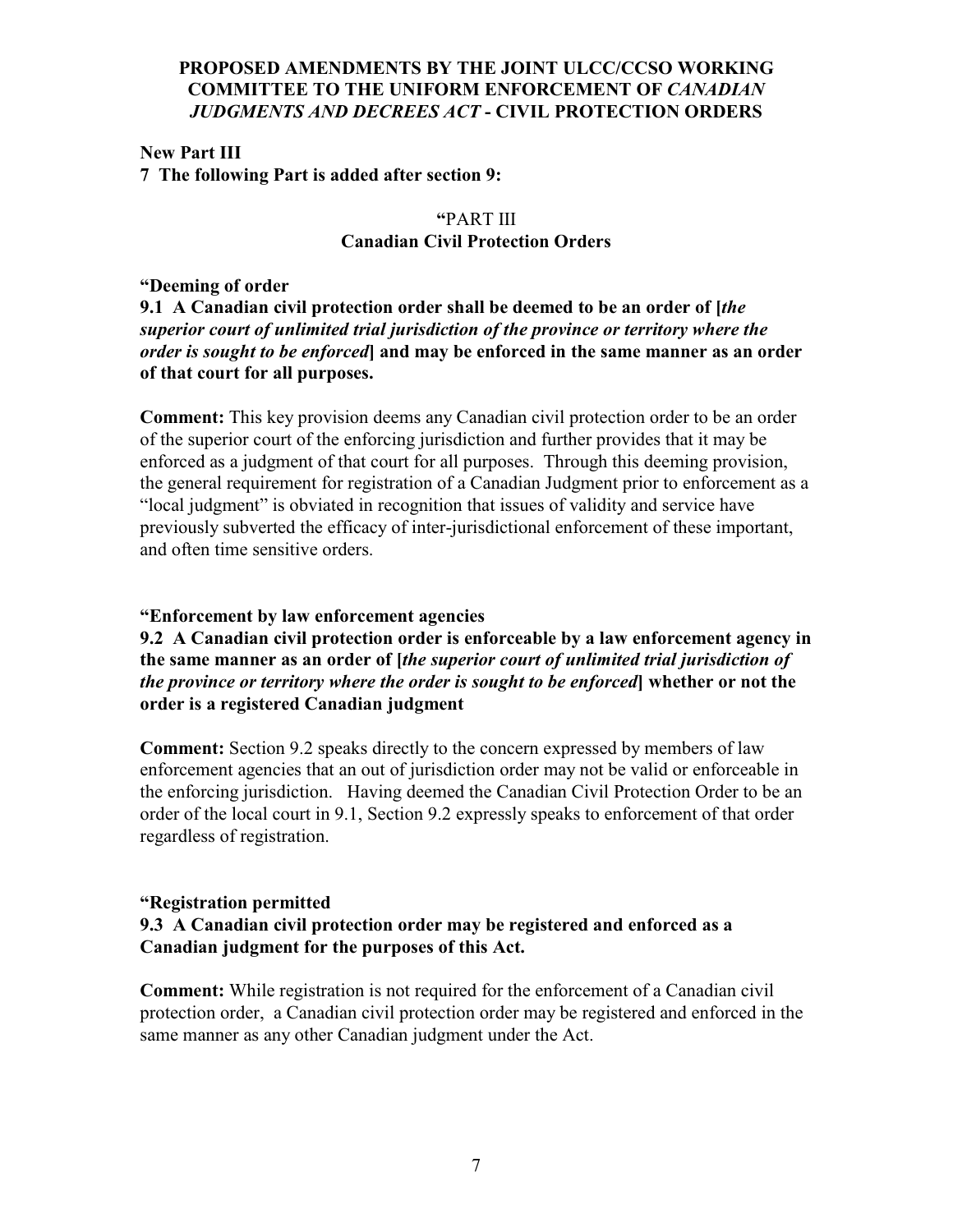#### **"Immunity**

**9.4 No action or proceeding lies or shall be commenced against a law enforcement agency, including any employee or agent of a law enforcement agency, for anything in good faith done, caused or permitted or authorized to be done, attempted to be done or omitted to be done by that person or by any of those persons pursuant to or in the enforcement or supposed enforcement of a Canadian civil protection order or purported Canadian civil protection order pursuant to this Part or the regulations made pursuant to this Part.**

**Comment:** Law enforcement authorities are provided with good faith liability protection for actions taken in the enforcement or other exercise of a Canadian civil protection order. This provision is intended to further support the inter-jurisdictional enforcement of such orders by enforcement agencies.

### **"Application of Part**

**9.5 This Part applies to a Canadian civil protection order:**

- **(a) that is in force at the time this Part comes into force; or**
- **(b) that is issued after this Part comes into force".**

**Comment:** Once in force, the Act will apply to all existing or future Canadian civil protection orders.

## **New Part Heading 8 The following heading is added before section 10:**

#### **"PART IV General".**

# **Comment:** Section 8 establishes Part IV of the Act. The Amending Act does not provide for a separate provincial offence for the violation of a Canadian civil protection order that has been deemed to be an order of the court of the enforcing jurisdiction. This choice is made to better facilitate the use of section 127 of the Criminal Code (Canada). Section 127 provides as follows:

### *Disobeying an order of court*

 **127. (1) Every one who, without lawful excuse, disobeys a lawful order made by a court of justice or by a person or body of persons authorized by any Act to make or give the order, other than an order for the payment of money, is, unless a punishment or other mode of proceeding is expressly provided by law, guilty of an indictable offence and liable to imprisonment for a term not exceeding two years**.